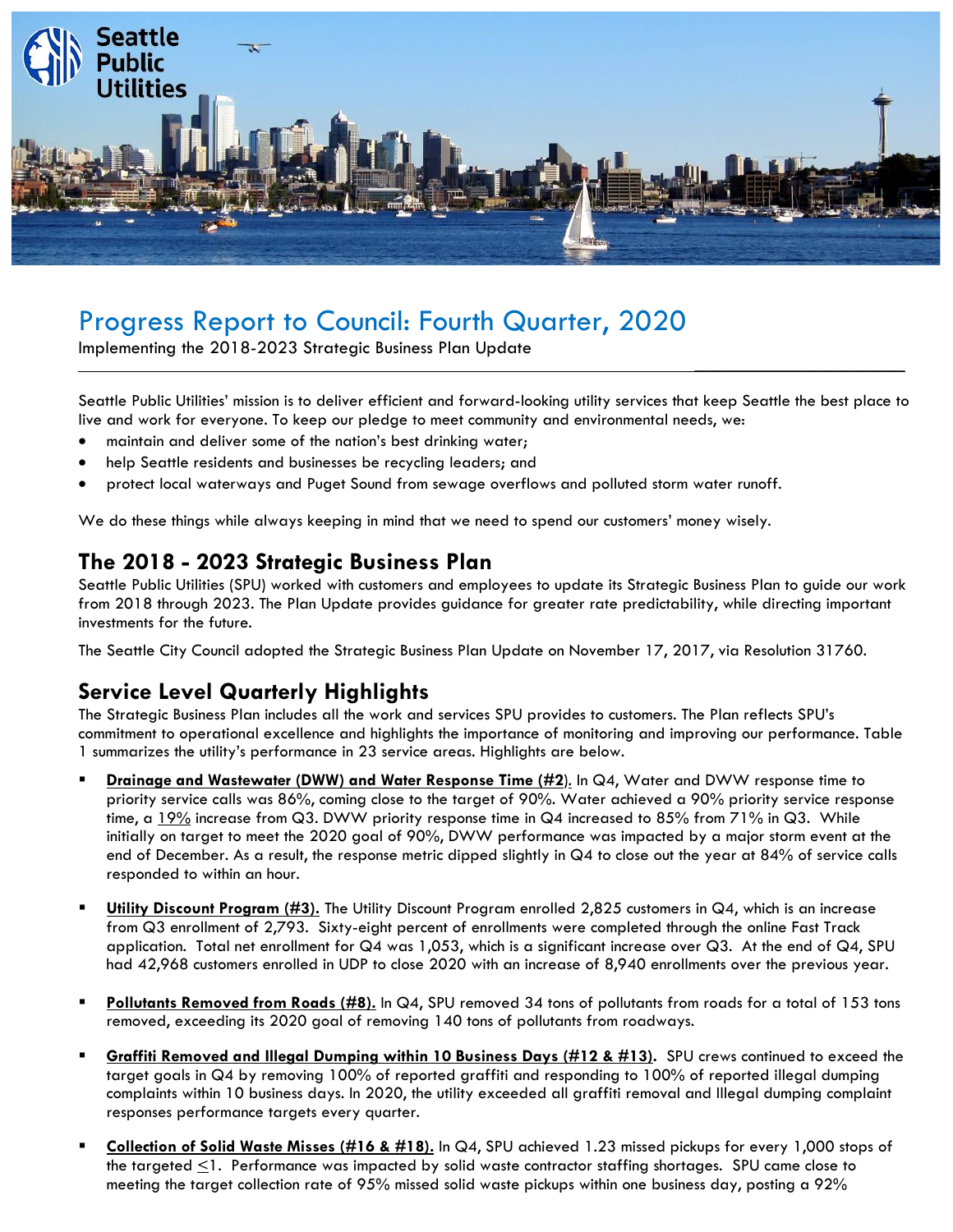collection rate for the quarter. Overall, SPU closed the year with a cumulative average of .94 for missed pickups, meeting the annual targets of  $\leq$ 1 missed pickup goal for every 1,000 stops.

▪ **Purchases and Consulting Contracts with Woman and Minority Business Enterprise (WMBE) Firms (#19).** In Q4, SPU awarded 18% of purchasing contracts, and 14% of consulting contracts, to WMBE firms. The utility exceeded its **purchasing** contracts target of 17%, but the **consulting** contracts target was not met. Consulting contracts awarded to WMBE firms were significantly impacted by COVID-19 restrictions in 2020. With 21% of purchasing contracts awarded to WMBE firms for 2020, SPU just slightly missed their targeted annual goal of 22%.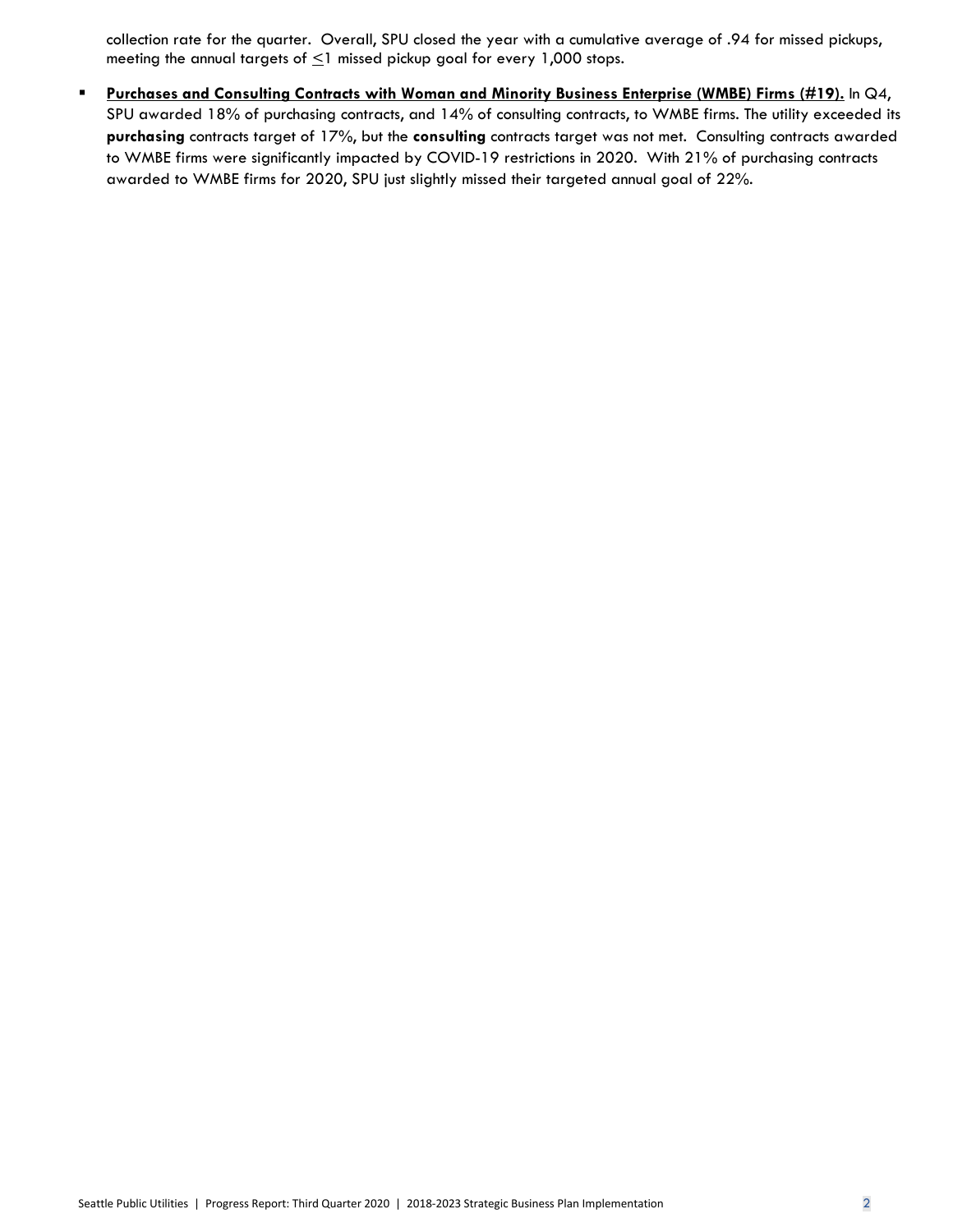|                                     | Q3 Service Level Performance Metrics                                                                                                                                                                                                                                                                         |                                      |                                        |                            |  |  |  |
|-------------------------------------|--------------------------------------------------------------------------------------------------------------------------------------------------------------------------------------------------------------------------------------------------------------------------------------------------------------|--------------------------------------|----------------------------------------|----------------------------|--|--|--|
| #                                   | <b>Performance Metrics</b>                                                                                                                                                                                                                                                                                   | <b>Reporting</b><br><b>Frequency</b> | <b>Target</b>                          | 2020<br><b>Performance</b> |  |  |  |
|                                     | Focus Area: Customer Experience - Making it easier to get help and find answers                                                                                                                                                                                                                              |                                      |                                        |                            |  |  |  |
| 1                                   | Customers rank their satisfaction with SPU services is at least 5 on a scale of 1-7.<br>(Last measured in 2015.)                                                                                                                                                                                             | Every 4 Years                        | $\geq 5$                               | 5.9                        |  |  |  |
| $\overline{2}$                      | % of priority drinking water, drainage, and wastewater problems responded to<br>within one hour. (YTD)                                                                                                                                                                                                       | Monthly                              | ≥90%                                   | 84%                        |  |  |  |
| 3                                   | # of households enrolled in the Utility Discount Program.                                                                                                                                                                                                                                                    |                                      |                                        |                            |  |  |  |
|                                     | - Change since January 1<br>- 2020 year end goal: Meet the needs of customers                                                                                                                                                                                                                                | Monthly                              | Meet the Needs                         | 10,851<br>42,968           |  |  |  |
|                                     | Focus Area: Health and Environment - Protecting your health and our environment                                                                                                                                                                                                                              |                                      |                                        |                            |  |  |  |
| 4                                   | Compliance with all Department of Health regulations.                                                                                                                                                                                                                                                        | Monthly                              | Yes                                    | Yes                        |  |  |  |
| 5                                   | Meet tribal, regional, state, and federal commitments for instream water for fish.<br>This includes implementing a beneficial instream flow regime that provides high<br>quality fish habitat for salmon and steelhead and reduces the risks of stranding<br>juvenile fish or dewatering fish redds (nests). | Quarterly                            | Meet commitments<br>for the quarter    | Yes                        |  |  |  |
| 6                                   | Limit sewer overflows to no more than 4 annually per 100 miles of pipe, on a<br>two-year average.                                                                                                                                                                                                            |                                      |                                        |                            |  |  |  |
|                                     | - # of total sewer overflows in the current biennium                                                                                                                                                                                                                                                         |                                      | <b>NA</b>                              | 126                        |  |  |  |
|                                     | - # of sewer overflows that count towards the Consent Decree threshold                                                                                                                                                                                                                                       | Monthly                              | 114                                    | 66                         |  |  |  |
|                                     | - # of sewer overflows in the current biennium per 100 miles of sewer pipe                                                                                                                                                                                                                                   |                                      | $\leq 4$                               | 2.3                        |  |  |  |
| $\overline{7}$                      | % of CSO outfalls meeting the CSO control standard.                                                                                                                                                                                                                                                          | Annual<br>(April)                    | 100% by 2030                           | 61%                        |  |  |  |
| 8                                   | # tons of pollutants removed from roads during 2020. (YTD)                                                                                                                                                                                                                                                   | Quarterly                            | $\geq$ 140 tons/year                   | 153                        |  |  |  |
| 9                                   | # gallons of runoff water managed using Green Stormwater Infrastructure. (In<br>millions of gallons) (YTD)                                                                                                                                                                                                   | Quarterly/<br>Annual<br>(February)   | 300M gallons<br>by year-end            | 410                        |  |  |  |
| 10                                  | Achieve Water Conservation Partnership regional water conservation goal.<br>$(MGD =$ million gallons/day)                                                                                                                                                                                                    | Annual<br>(April)                    | $\leq$ 110 MGD                         | 94.0                       |  |  |  |
| 11                                  | % of solid waste being recycled or composted.                                                                                                                                                                                                                                                                | Annual<br>$(\text{July})$            | ≥70% by 2022                           | 54.4%                      |  |  |  |
| 12                                  | % of graffiti removed within 10 business day for SDOT structures and 6 business<br>days for SPU property. (YTD)                                                                                                                                                                                              | Monthly                              | ≥90%                                   | 100%                       |  |  |  |
| 13                                  | % of illegal dumping removed within 10 business days for public property. (YTD)                                                                                                                                                                                                                              | Monthly                              | >95%                                   | 100%                       |  |  |  |
|                                     | Focus Area: Operational Excellence - Improving how we work to deliver consistent, high quality services                                                                                                                                                                                                      |                                      |                                        |                            |  |  |  |
| 14                                  | Meet obligations in wholesale customer contracts for pressure, flow, and                                                                                                                                                                                                                                     | Monthly                              | Meet commitments                       | Yes                        |  |  |  |
| 15                                  | unplanned transmission system outages.<br>No critical services (e.g., hospitals) are inaccessible due to flooding, except<br>during extreme storm events (events exceeding a 100-year, 24-hour design                                                                                                        | Monthly                              | All critical services<br>accessible    | Yes                        |  |  |  |
| 16                                  | storm event).<br>Provide reliable solid waste pickup with only one missed pickup for each 1,000<br>stops. (YTD)                                                                                                                                                                                              | Monthly                              | $\leq$ 1                               | 0.9                        |  |  |  |
| 17                                  | Limit late container deliveries to a maximum of two per 100 deliveries.                                                                                                                                                                                                                                      | Monthly                              | $\leq$ 2                               | 0.8                        |  |  |  |
| 18                                  | Collect at least 95% of missed Residential and Multifamily solid waste pickups<br>within one business day. (YTD)                                                                                                                                                                                             | Monthly                              | ≥95%                                   | 92%                        |  |  |  |
| 19                                  | % of purchases and consulting contracts with WMBE firms. (YTD)                                                                                                                                                                                                                                               | Monthly                              | <b>Annual Consulting</b><br>$\geq$ 22% | 17%                        |  |  |  |
|                                     |                                                                                                                                                                                                                                                                                                              | Monthly                              | Annual Purchasing<br>$\geq$ 17%        | 21%                        |  |  |  |
| <b>Focus Area: Financial Health</b> |                                                                                                                                                                                                                                                                                                              |                                      |                                        |                            |  |  |  |
| 20                                  | Stay within the overall 5.2% Endorsed rate path through 2023.                                                                                                                                                                                                                                                | Quarterly                            | ≤5.2%                                  | Yes                        |  |  |  |
| 21                                  | The Water Fund is meeting its financial policy guidelines.                                                                                                                                                                                                                                                   | Quarterly                            | Yes                                    | Yes                        |  |  |  |
| 22                                  | The Drainage & Wastewater Fund is meeting its financial policy guidelines.                                                                                                                                                                                                                                   | Quarterly                            | Yes                                    | Yes                        |  |  |  |
| 23                                  | The Solid Waste Fund is meeting its financial policy guidelines.                                                                                                                                                                                                                                             | Quarterly                            | Yes                                    | Yes                        |  |  |  |

On track Monitor

Seattle Public Utilities | Progress Report: Third Quarter 2020 | 2018-2023 Strategic Business Plan Implementation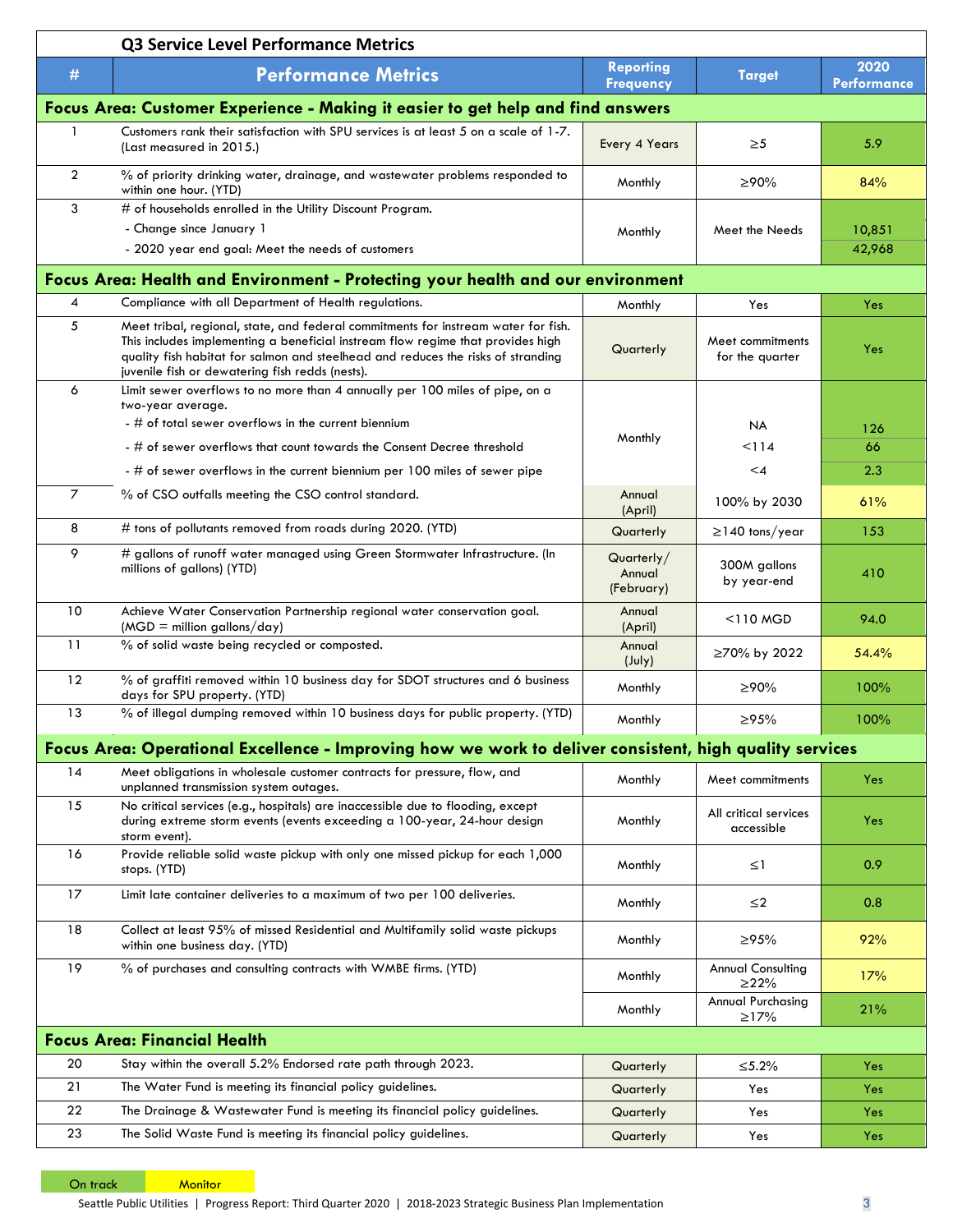## **Action Items and Council Deliverable – Improving Services**

This section summarizes the utility's progress on the 12 Action Items and 10 Council Deliverables that support the 2018- 2023 Strategic Business Plan Update. Some of the names and overall goals of action items have been modified from their original presentation in the 2018-2023 Strategic Business Plan Update to better describe the action items.

Table 2 and Table 3 present the overall goals of each Action Item and Council deliverable, as well as the 2020 Deliverable for each, and progress in the Third Quarter. Table 4 presents Action Items deferred, and City Council Deliverable completed and closed in 2018-2020.

| <b>Quarterly Performance Legend</b>                                            |                                                                                                                             |                                                                                                                                    |                                                                                                                             |                                                           |  |
|--------------------------------------------------------------------------------|-----------------------------------------------------------------------------------------------------------------------------|------------------------------------------------------------------------------------------------------------------------------------|-----------------------------------------------------------------------------------------------------------------------------|-----------------------------------------------------------|--|
| <b>ON TRACK</b>                                                                | <b>MINOR DELAY</b>                                                                                                          | <b>AT RISK</b>                                                                                                                     | <b>OFF TRACK</b>                                                                                                            | <b>COMPLETE</b>                                           |  |
| Quarterly milestones<br>completed on time<br>No major known risks<br>or issues | At least 1 quarterly<br>⋗<br>milestone delayed<br>but within reasonable<br>tolerance<br>Minor risks or issues<br>identified | ⋗<br>Quarterly<br>milestone(s) delayed,<br>and mitigation plan(s)<br>needed<br>At least one<br>➤<br>significant risk<br>identified | Quarterly milestones<br>⋗<br>delayed and<br>executive support<br>needed<br>Plan at risk, requiring<br>➤<br>executive action | Action Plan or Council<br>⋗<br>Deliverable is<br>complete |  |

|  | <b>Table 2. Progress on Action Items</b> |  |  |
|--|------------------------------------------|--|--|
|--|------------------------------------------|--|--|

| <b>2018-2023 Action Items</b><br><b>Overall Goals</b>                                                                                                                                                                                                              | <b>2020 Deliverable and Third Quarter Progress</b>                                                                                                                                                                                                                                                                                                                                                                                                                                                                                                                                                                                                                                                                                                                                                                                                                                                                                                                                                                                                                                                                                                                                                                                                                                                                                                                                    | Quarterly<br><b>Performance</b> |
|--------------------------------------------------------------------------------------------------------------------------------------------------------------------------------------------------------------------------------------------------------------------|---------------------------------------------------------------------------------------------------------------------------------------------------------------------------------------------------------------------------------------------------------------------------------------------------------------------------------------------------------------------------------------------------------------------------------------------------------------------------------------------------------------------------------------------------------------------------------------------------------------------------------------------------------------------------------------------------------------------------------------------------------------------------------------------------------------------------------------------------------------------------------------------------------------------------------------------------------------------------------------------------------------------------------------------------------------------------------------------------------------------------------------------------------------------------------------------------------------------------------------------------------------------------------------------------------------------------------------------------------------------------------------|---------------------------------|
| <b>Apprenticeship Program</b><br>1.<br>Expand and enhance SPU's<br>apprenticeship program to recruit and<br>retain the best and most diverse talent by<br>providing more training and creating<br>career pathways into and upward,<br>throughout the organization. | 2020 Deliverable:<br>Complete 70% of Water Operations Related/Supplemental<br>instruction (RSI) lesson development<br>Complete 90% of Water Operations On-the-Job Training (OJT)<br>$\bullet$<br>lesson development<br>Begin Water Operations "First Class" Training for apprentices<br>٠<br>Complete recruitment and selection of apprentices<br>٠<br>Complete 25% of DWW Related/Supplemental Instruction (RSI)<br>٠<br>lesson development<br>In the Fourth Quarter, SPU successfully met its goal of launching the<br>Water Operations Apprenticeship Program with the recruitment of 16<br>apprentices – the most diverse recruitment group in the history of the<br>utility. Planned Water Ops curriculum development slowed during Q4,<br>due to the overwhelming demands on staff to implement training,<br>resulting in 68% completion of "core" curriculum, just shy of the 70%<br>goal.<br>There was no additional progress on the DWW RSI lesson development.<br>They completed 13% of the lesson plan in $Q4$ which is up from 6% in<br>Q3. However, this was off the targeted 25% goal for the quarter. SPU<br>received recommendations from South Seattle College on how to increase<br>the effectiveness of the training going forward. SPU closed 2020 with<br>meeting their 90% completion rate goal for Water Ops On-the-Job<br>Training Skills Blocks development. |                                 |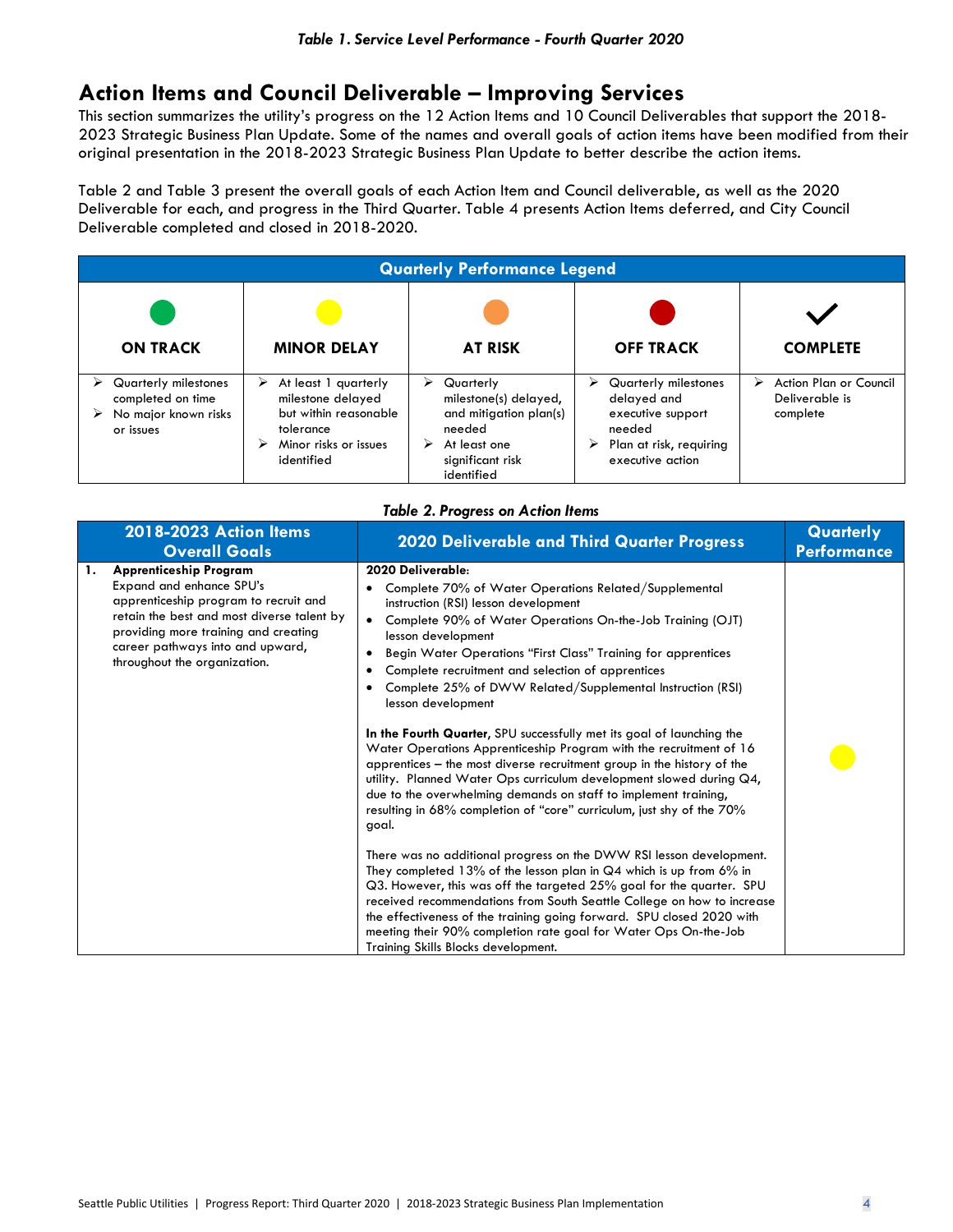|    | 2018-2023 Action Items<br><b>Overall Goals</b>                                                                                                                                                                                                                                                                                   | <b>2020 Deliverable and Third Quarter Progress</b>                                                                                                                                                                                                                                                                                                                                                                                                                                                                                                                                                                                                                                                                                                                                                                                                                                                                                                                                                                                                                                    | Quarterly<br><b>Performance</b> |
|----|----------------------------------------------------------------------------------------------------------------------------------------------------------------------------------------------------------------------------------------------------------------------------------------------------------------------------------|---------------------------------------------------------------------------------------------------------------------------------------------------------------------------------------------------------------------------------------------------------------------------------------------------------------------------------------------------------------------------------------------------------------------------------------------------------------------------------------------------------------------------------------------------------------------------------------------------------------------------------------------------------------------------------------------------------------------------------------------------------------------------------------------------------------------------------------------------------------------------------------------------------------------------------------------------------------------------------------------------------------------------------------------------------------------------------------|---------------------------------|
| 2. | <b>Facilities Improvements</b><br>Purchase property, reconstruct existing<br>facilities, and construct new facilities to<br>address deficient workspace conditions<br>for field crews, equipment, and<br>administrative staff: North Operations<br>Center; South Operations Center; Cedar<br>Falls; and Seattle Municipal Tower. | 2020 Deliverable:<br>Options analysis for Cedar Falls Phase 2<br>$\bullet$<br>Purchase South Spoils Yard<br>٠<br>Complete options analysis study of North Operations Command and<br>$\bullet$<br>Control relocation<br>Planning for update Master Plan delivery strategy<br>٠<br>Seattle Municipal Tower space utilization design<br>٠<br>Complete 30% design of the South Operations Center<br>$\bullet$                                                                                                                                                                                                                                                                                                                                                                                                                                                                                                                                                                                                                                                                             |                                 |
|    |                                                                                                                                                                                                                                                                                                                                  | In the Fourth Quarter, the Cedar Falls Substation Transmission Line<br>relocation was delayed to Summer 2021, and substation engineering has<br>advanced to $60\%$ of the design complete. At the end of $Q4$ , the recently<br>purchased South Spoils Yard, launched design contracts to begin planning<br>for property redevelopment. Additionally, the North Operations<br>Command and Control relocation analysis was completed, with a year-<br>end conclusion of a strategy to reposition/restructure five functions<br>(Control Center, SCADA, DOC, ORC and Security). By the end of Q4,<br>the SMT space utilization design was completed and reviewed, and work<br>on the Master Plan strategy progressed and will continue through 2021.<br>Work on the South Operations Center was paused in Q2 due to COVID-<br>19, and impacted SPU's ability to complete 30% of the design by the<br>end of the year. With the exception of the design of the South<br>Operations Center, SPU closed out 2020 by meeting the rest of the<br>targeted facilities improvement goals.      |                                 |
| 3. | <b>Green Fleet</b><br>Fund the infrastructure needed to<br>implement a fleet of electric vehicles to<br>reduce SPU's use of fossil fuels and<br>support the City's Drive Clean Seattle<br>Fleet initiative.                                                                                                                      | 2020 Deliverable:<br>Hire permanent Green Fleet Strategic Advisor<br>Electric Vehicle Supply Equipment (EVSE) assessment and installation<br>$\bullet$<br>at two SPU locations<br>Identify opportunities for electric vehicle/tools pilot programs<br>$\bullet$<br>Implement 2020 phase of SPU Vehicles Reduction Plan, per Executive<br>٠<br>Order 2018-05<br>In the Fourth Quarter, In Q4 installation of four electric vehicle chargers<br>for fleet vehicle usage at the South Transfer Station was completed,<br>along with the installation of an electric vehicle charger at Pump Station<br>22. SPU also identified pilot programs including: Testing battery-<br>powered generators in a carpenter's van and pursuing the replacement<br>of a diesel mower with an electric mower.<br>SPU reduced five vehicles in 2020, and the Vehicle Use Committee<br>approved the delay of five vehicles so they could be used for physical<br>distancing of staff in lieu of rental vehicles. Based on current<br>performance. SPU was able to meet all targeted deliverables in 2020. |                                 |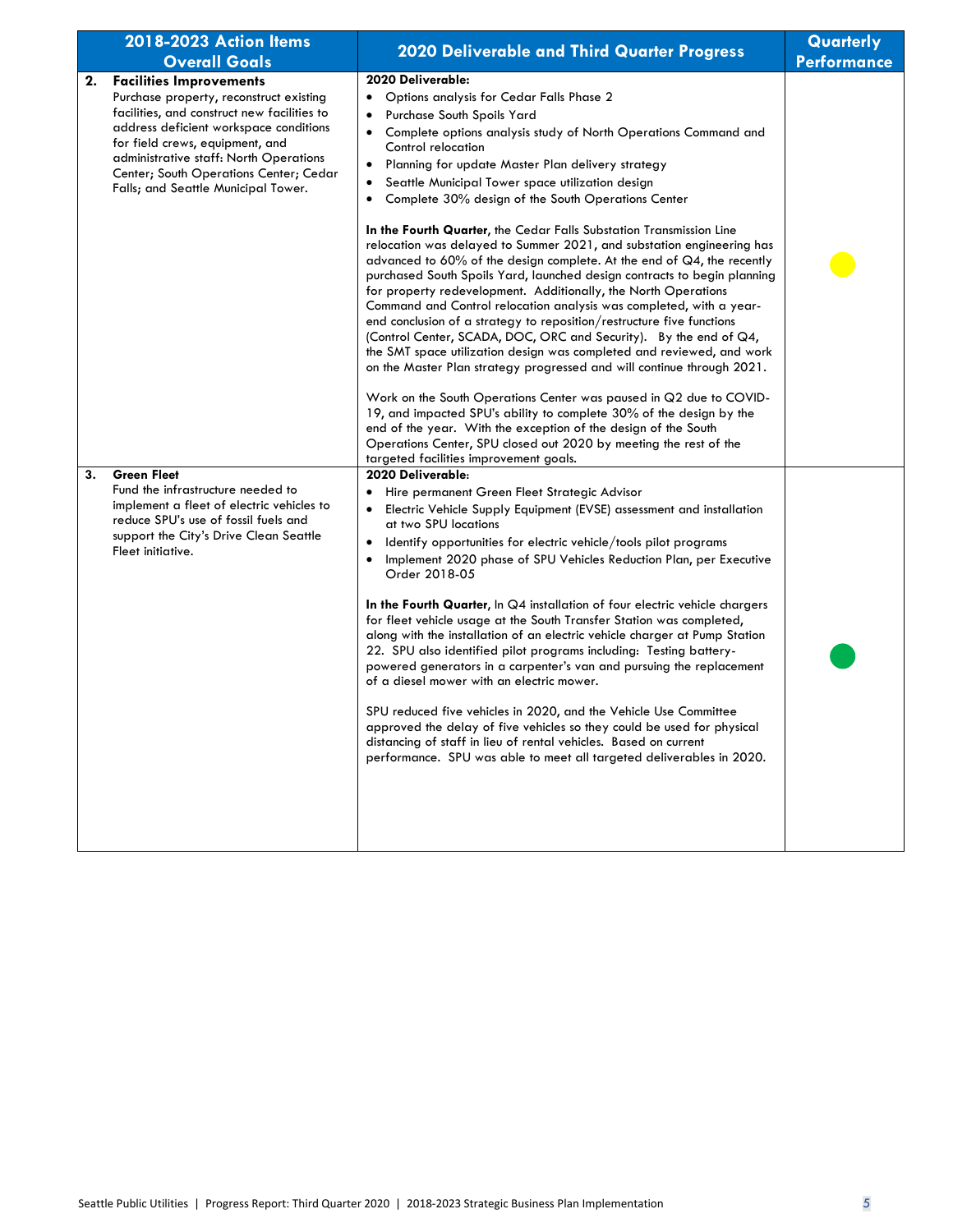|    | 2018-2023 Action Items                                                                                                                                                                                                                                                                                                                                                                                                                   |                                                                                                                                                                                                                                                                                                                                                                                                                                                                                                                                                                                                                                                                                                                                                                                                                                                                                                                                                                                                                                                                                                                                                                                                                                                                                                                                                                                                                                                                                                                          | Quarterly          |
|----|------------------------------------------------------------------------------------------------------------------------------------------------------------------------------------------------------------------------------------------------------------------------------------------------------------------------------------------------------------------------------------------------------------------------------------------|--------------------------------------------------------------------------------------------------------------------------------------------------------------------------------------------------------------------------------------------------------------------------------------------------------------------------------------------------------------------------------------------------------------------------------------------------------------------------------------------------------------------------------------------------------------------------------------------------------------------------------------------------------------------------------------------------------------------------------------------------------------------------------------------------------------------------------------------------------------------------------------------------------------------------------------------------------------------------------------------------------------------------------------------------------------------------------------------------------------------------------------------------------------------------------------------------------------------------------------------------------------------------------------------------------------------------------------------------------------------------------------------------------------------------------------------------------------------------------------------------------------------------|--------------------|
|    | <b>Overall Goals</b>                                                                                                                                                                                                                                                                                                                                                                                                                     | 2020 Deliverable and Third Quarter Progress                                                                                                                                                                                                                                                                                                                                                                                                                                                                                                                                                                                                                                                                                                                                                                                                                                                                                                                                                                                                                                                                                                                                                                                                                                                                                                                                                                                                                                                                              | <b>Performance</b> |
| 4. | <b>Green Stormwater Infrastructure</b><br><b>Expansion</b><br>Lead programs, policies, and partnerships<br>to expand the use of green infrastructure.<br>This work includes implementing GSI<br>projects in the Longfellow, Piper's, and<br>Thornton Creek watersheds, as well as<br>urban villages, to decrease polluted<br>runoff entering Seattle's waterways while<br>providing substantial environmental and<br>community benefits. | 2020 Deliverable:<br>Programs and policies to expand Green Stormwater Infrastructure<br>(GSI) delivery through partners (e.g. projects initiated by non-SPU<br>agencies, CBOs and/or developers)<br>Leverage DWW capital project investments to increase knowledge<br>and delivery of expanded community benefits (environment, health,<br>equity, empowerment, customer experience)<br>In the Fourth Quarter, SPU continued to support community and move<br>forward approaches that build social capital and capacity in vulnerable<br>Seattle communities. SPU graduated its first ever RainWise Academy<br>class, with 19 new, independent RainWise contractors. Special attention<br>was paid to recruiting a diverse mix of applicants.<br>Q4 ended with 16 projects in development to continue growth of GSI<br>partnerships; 8 are in the development and implementation of capital<br>investments on publicly owned land with Seattle Parks and Recreation or<br>in the City right of way; and another 8 with private investment<br>(Affordable Housing providers, developers, UW, NGOs). These types of<br>partnerships support delivery of high value outcomes for our community<br>while supporting rate payer affordability.<br>2020 has wrapped up with the GSI expansion work exceeding<br>expectations. With 400 MG of stormwater runoff using GSI, SPU has<br>surpassed the target of 200 MG set in 2013 and are on track to meet<br>the goal of managing 700 MG of stormwater runoff with GSI by 2025. |                    |
| 5. | Pump Stations, Force Mains, and<br><b>Combined Sewer Overflow Outfalls</b><br>Rehabilitate or replace assets at<br>A)<br>SPU's sewer pump stations and their<br>associated for mains to help prevent<br>sewer overflows and backups.<br>Rehabilitate and replace SPU's<br>B)<br>Combine Sewer Overflow outfalls to<br>help prevent sewer backups.                                                                                        | 2020 Deliverable:<br>Complete Pump Stations 2, 72, 73 improvement projects<br>$\bullet$<br>Advertise project for Pump Stations 17 and 118<br>$\bullet$<br>Kick-off design improvements for Pump Stations 62, 63, 71 and 76<br>$\bullet$<br>Airlift Pump Station Conversions: Achieve 30% design for Airlift SP 56<br>$\bullet$<br>and 90% design for Airlift PS 38<br>Complete Wastewater Pump Station Projects: Replacement projects of<br>$\bullet$<br>pump stations 1, 49, 59 and 84; commission facility of pump station<br>19; and construction fencing and restore site of pump station 80<br>Replace valves and hatches<br>٠<br>CSO Outfalls: Develop Asset Management Plan by year-end<br>In the Fourth Quarter, SPU completed the improvement projects for PS 2,<br>72, and 73, and ended the quarter with finishing construction on hatch<br>and valve replacements. The previously advertised project for PS 17<br>AND 118 was awarded and the notice to proceed has been given to the<br>contractor in Q4. Additionally, the quarter saw the Asset Management<br>Plan for CSO Outfalls completed.<br>All other deliverables were met in previous quarters, and SPU was able<br>to wrap up 2020 meeting all targeted deliverables for the year.                                                                                                                                                                                                                                                               |                    |
| 6. | <b>Sewer Rehabilitation</b><br>Increase repair, rehabilitation, and<br>replacement of SPU's aging wastewater<br>and drainage pipes, based on criticality<br>and condition assessments, to support<br>SPU's goals of preventing sewer<br>overflows and meeting regulatory<br>requirements.                                                                                                                                                | 2020 Deliverable:<br>Complete 165 spot rehabilitation work orders by crews.<br>Complete 5.9 miles of sewer rehabilitation by contract.<br>$\bullet$<br>In the Fourth Quarter, Sewer rehabilitation by contractors did not meet<br>the quarterly performance target of 2.75 miles. Although the Q4 target<br>was not met, SPU achieved .77 miles of sewer rehabilitation by<br>contractors, a $71\%$ increase over Q3. A total of 1.44 miles of sewer<br>rehabilitation were completed by contractors in 2020, which was 24% of<br>the target.<br>In spite of construction project delays due to COVID-19, SPU completed<br>the year ahead targets for sewer rehabilitation completed by SPU crews.<br>SPU exceeded Q4 goal of 42 rehabilitation repairs by completing 48<br>work orders. SPU finished the year with a total of 190 work orders 35<br>more than the target of 165 for the year.                                                                                                                                                                                                                                                                                                                                                                                                                                                                                                                                                                                                                           |                    |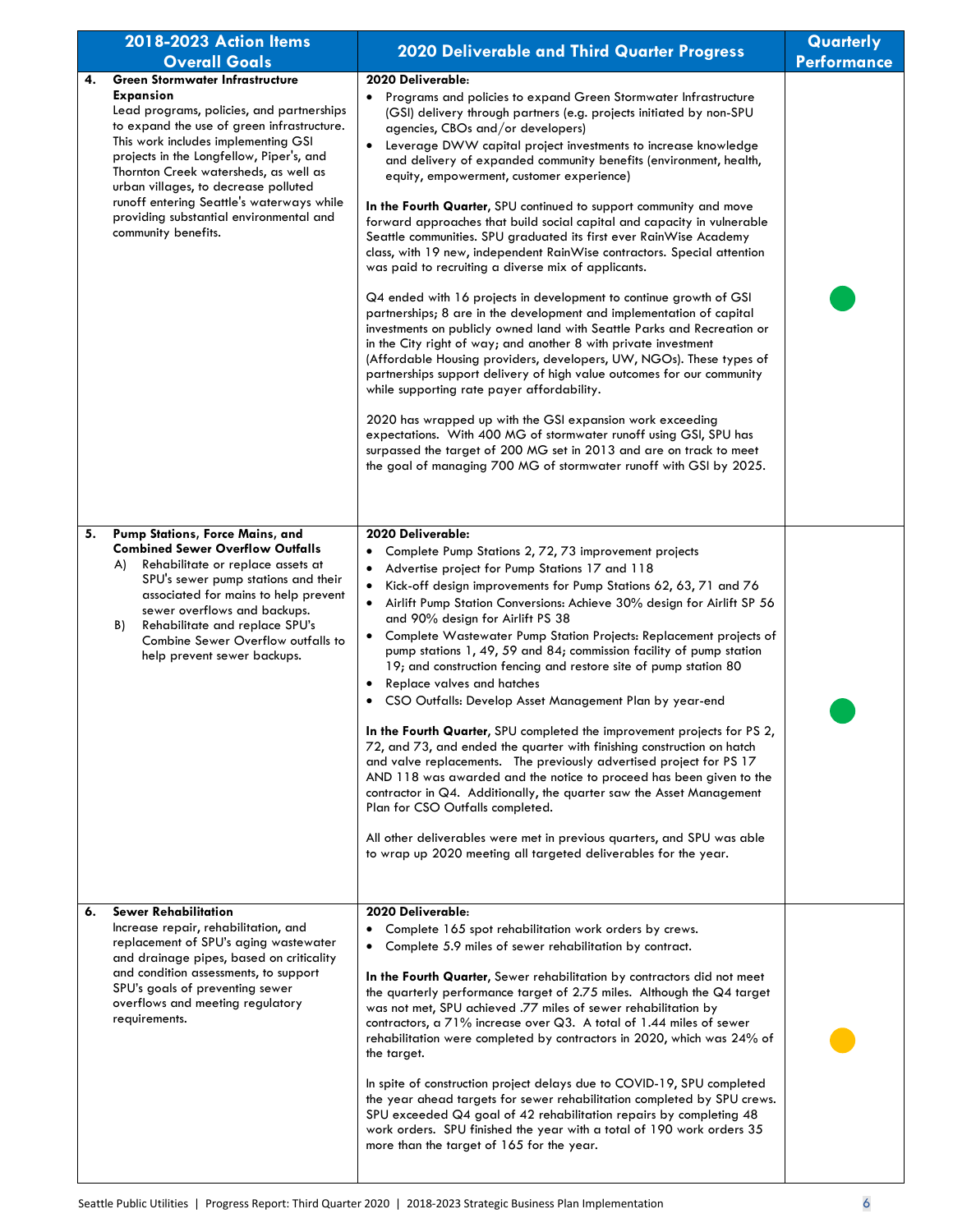|          | 2018-2023 Action Items<br><b>Overall Goals</b>                                                                                                                                                                                                                                                                       | 2020 Deliverable and Third Quarter Progress                                                                                                                                                                                                                                                                                                                                                                                                                                                                                                                                                                                                                                                                                                                                                                                                                                                                                                                                                                                                                                                                                     | Quarterly<br><b>Performance</b> |
|----------|----------------------------------------------------------------------------------------------------------------------------------------------------------------------------------------------------------------------------------------------------------------------------------------------------------------------|---------------------------------------------------------------------------------------------------------------------------------------------------------------------------------------------------------------------------------------------------------------------------------------------------------------------------------------------------------------------------------------------------------------------------------------------------------------------------------------------------------------------------------------------------------------------------------------------------------------------------------------------------------------------------------------------------------------------------------------------------------------------------------------------------------------------------------------------------------------------------------------------------------------------------------------------------------------------------------------------------------------------------------------------------------------------------------------------------------------------------------|---------------------------------|
| 7.       | <b>Sewer Lining</b><br>Increase sewer lining by utilizing trenchless<br>technology, an efficient and cost-effective<br>approach to address certain sewer system<br>problems, to support meeting SPU's<br>regulatory requirements, and reduce the<br>likelihood of structural failures and sewer<br>backups.          | 2020 Deliverable:<br><b>Finalize Standard Operating Procedures</b><br>$\bullet$<br>Install spot liners and T-Liners in wastewater and drainage system by<br>$\bullet$<br>completing 140 lining work orders.<br>In the Fourth Quarter, Seven lining work orders were completed, which<br>was off the target of 35 work orders for $Q4$ , but an increase over the<br>previous two quarters. In 2020, 31 lining work orders were completed.<br>The Q4 and annual targets were not met due to suspending work and<br>limited crew availability in response to COVID-19.                                                                                                                                                                                                                                                                                                                                                                                                                                                                                                                                                            |                                 |
| 8.<br>9. | <b>Technology Services</b><br>Collaborate with the Information<br>Technology Department (ITD) to design<br>and implement processes that better<br>ensure ITD's services meet SPU's priority<br>business needs.<br><b>Water Distribution System Maintenance</b>                                                       | 2020 Deliverable:<br>Track and manage the 2020 Tech CIP Portfolio and develop the<br>2021 Tech CIP Portfolio.<br>Reassess Tech CIP Stage Gate process to identify opportunities for<br>$\bullet$<br>improvement and alignment with ITD.<br>Recruit an IT Strategic Advisor Position that will oversee development<br>٠<br>of SPU Technology Strategic Plan, Tech CIP Portfolio Management,<br>and ongoing O&M programs and services.<br>In the Fourth Quarter, SPU finalized the? 2021 Tech CIP Portfolio,<br>reflecting business and strategic priorities of the utility. Assessment of CIP<br>stage process concluded with the recommendations to be submitted to<br>SPU's leadership in Q1 2021. In Q4, SPU completed a MOA with ITD<br>covering Maximo application management transfer from ITD to SPU. The<br>recruitment for IT Strategic Advisor Position resulted in a successful hire<br>who joined the utility in Jan. 2021.<br>2020 Deliverable:                                                                                                                                                                     |                                 |
|          | Expand maintenance of approximately<br>60,000 water valves and 19,000 fire<br>hydrants to better ensure that valves and<br>hydrants operate reliably when needed,<br>particularly during emergencies.                                                                                                                | Establish accomplishment targets for critical valve inspections based<br>$\bullet$<br>on route completion<br>Hire 2 valve/2 hydrant FTEs until filled<br>$\bullet$<br>Hydrant maintenance: Complete 360 work orders for low priority<br>$\bullet$<br>hydrants and 120 work orders for out of service hydrants<br>In the Fourth Quarter, SPU crews completed 513 work orders for low<br>priority hydrant repairs and 50 work orders for out of service hydrants.<br>Annually for 2020, SPU crews completed 1692 work orders for low<br>priority hydrant repairs, exceeding the 2020 target of 360. SPU crews<br>also fulfilled 261 work orders for out of service hydrants, exceeding the<br>annual goal of 120 work orders.<br>Due to COVID-19 impacts, SPU did not meet all the targeted<br>deliverables for 2020. Reduced staffing for most of the year prevented<br>SPU from establishing accomplishment targets for valve inspections.<br>Additionally, SPU has not been able to hire enough qualified water pipe<br>workers to fill existing vacancies, and we continue to have an open hiring<br>and recruitment process. |                                 |
|          | 10. Water and Drainage & Wastewater<br><b>Opportunity Projects</b><br>Take advantage of street openings driven<br>by transportation projects by initiating<br>water infrastructure projects to improve<br>service levels, reduce risk, reduce future<br>costs, and provide service where there<br>currently is none. | 2020 Deliverable:<br>Project assessment to determine opportunity.<br>If project is identified, prepare scope and cost estimates for inclusion<br>$\bullet$<br>into SDOT project.<br>If rehab project is not included in SDOT project, add to SPU projects<br>٠<br>for prioritization and scheduling.<br>In the Fourth Quarter, SPU continued to assess opportunities for<br>interagency projects. The assessments resulted in no additional projects<br>completed with SDOT in Q4. While the number of opportunity projects<br>continued to be impacted by COVID-19 and a shift in funding priorities<br>by SDOT, SPU was able to meet their 2020 goals for Water and<br>Drainage & Wastewater Opportunity projects.                                                                                                                                                                                                                                                                                                                                                                                                            |                                 |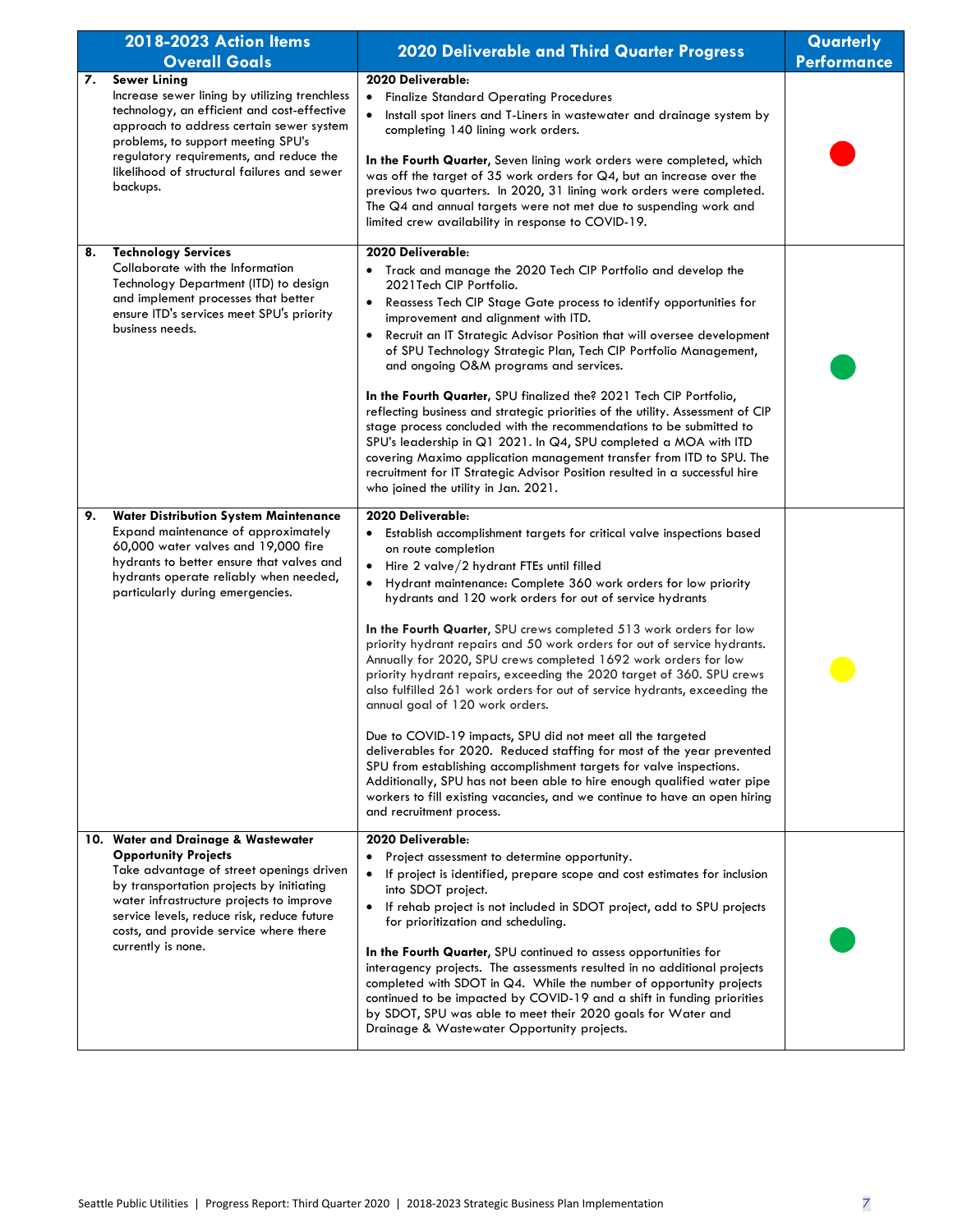#### *Table 3. Progress on City Council Deliverable*

|    | 2018-2023 Council<br><b>Amendment Scope</b>                                                                                                                                   | <b>Table of Flogress on City Council Denverable</b><br><b>2020 Deliverable and Third Quarter Progress</b>                                                                                                                                                                                                                                                                                                                                                                                                                                                                                                                                                                                                                                                                                                                                                                                                                                                                                                                                                                                                                                                                                                                                                                                                                                                                                                                                                                                                                                                                                                                                                                                                                                                                                                                                                                                 | Quarterly<br><b>Performance</b> |
|----|-------------------------------------------------------------------------------------------------------------------------------------------------------------------------------|-------------------------------------------------------------------------------------------------------------------------------------------------------------------------------------------------------------------------------------------------------------------------------------------------------------------------------------------------------------------------------------------------------------------------------------------------------------------------------------------------------------------------------------------------------------------------------------------------------------------------------------------------------------------------------------------------------------------------------------------------------------------------------------------------------------------------------------------------------------------------------------------------------------------------------------------------------------------------------------------------------------------------------------------------------------------------------------------------------------------------------------------------------------------------------------------------------------------------------------------------------------------------------------------------------------------------------------------------------------------------------------------------------------------------------------------------------------------------------------------------------------------------------------------------------------------------------------------------------------------------------------------------------------------------------------------------------------------------------------------------------------------------------------------------------------------------------------------------------------------------------------------|---------------------------------|
| 1. | <b>Customer Review Panel</b><br>Maintain continuous stakeholder<br>engagement as SPU implements the six-<br>year Strategic Business Plan and conducts<br>future Plan updates. | 2020 Deliverable:<br>Complete Panel briefing for 2021-2026 SBP; 10 meetings<br>Transmit Panel letter regarding SBP recommendations to Council<br>Quarterly review of Strategic Business (SBP) Plan deliverable<br>$\bullet$<br>In the Fourth Quarter, the Customer Review Panel met two times in $\mathbb{Q}4$ ,<br>bringing the total number of meetings to 12. The Panel focused on<br>reviewing SPU's draft SBP and writing the letter. Due to COVID-19<br>pandemic, the submission of the SBP and the Panel's letter was delayed<br>to Q1 2021.                                                                                                                                                                                                                                                                                                                                                                                                                                                                                                                                                                                                                                                                                                                                                                                                                                                                                                                                                                                                                                                                                                                                                                                                                                                                                                                                       |                                 |
| 2. | <b>CIP Accomplishment Rate</b><br>Adjust the baseline capital improvement<br>program accomplishment rate from 100%<br>to 97.5%.                                               | 2020 Deliverable:<br>Adjust the baseline Capital Improvement Program (CIP) accomplishment<br>rate from 97.5% to 85% (95% Ship Canal Water Quality Project and<br>sediments, 90% Solid Waste).<br>In the Fourth Quarter, the annual accomplishment rate for all funds<br>decreased to 57%, with actual expenditures of \$238 million against the<br>\$416 million Q4 budget. CIP performance in 2020 was impacted by<br>delays due to COVID-19. Accomplishment rate was mixed by fund,<br>excluding shared projects and technology projects, which are split across<br>all funds:<br>The Water Fund accomplished 55% of its budget with \$40 million in<br>$\bullet$<br>actual expenditures against \$73 million in budget. This<br>underspending is due to delays on Water Distribution, Water<br>Transmission, and Water Quality and Treatment projects.<br>The Drainage and Wastewater Fund accomplished 63% of its CIP<br>$\bullet$<br>with \$142 million in actual expenditures against \$224 million in<br>budget. This underspending is due to delayed spending on<br>Combined Sewer Overflow projects, Flooding and Sewer Capacity<br>projects, and Green Stormwater Infrastructure.<br>The Solid Waste Fund accomplished 8% of its CIP with \$2 million in<br>$\bullet$<br>actual expenditures against \$27 million in budget. This<br>underspending is due to the South Transfer Station Phase 2 project<br>being delayed to future years.<br>Shared CIP accomplished 51% of its \$82 million budget. This<br>$\bullet$<br>underspending is due to delays related to work with SDOT as well<br>as delays with heavy equipment purchases.<br>Technology CIP accomplished 117% of its \$11 million budget. The<br>$\bullet$<br>2020 Tech CIP spending was driven primarily by the Utility Portal<br>project and the Combined Customer Billing-/-Meter Data<br>Management projects. |                                 |
|    |                                                                                                                                                                               |                                                                                                                                                                                                                                                                                                                                                                                                                                                                                                                                                                                                                                                                                                                                                                                                                                                                                                                                                                                                                                                                                                                                                                                                                                                                                                                                                                                                                                                                                                                                                                                                                                                                                                                                                                                                                                                                                           |                                 |

 $\overline{\phantom{a}}$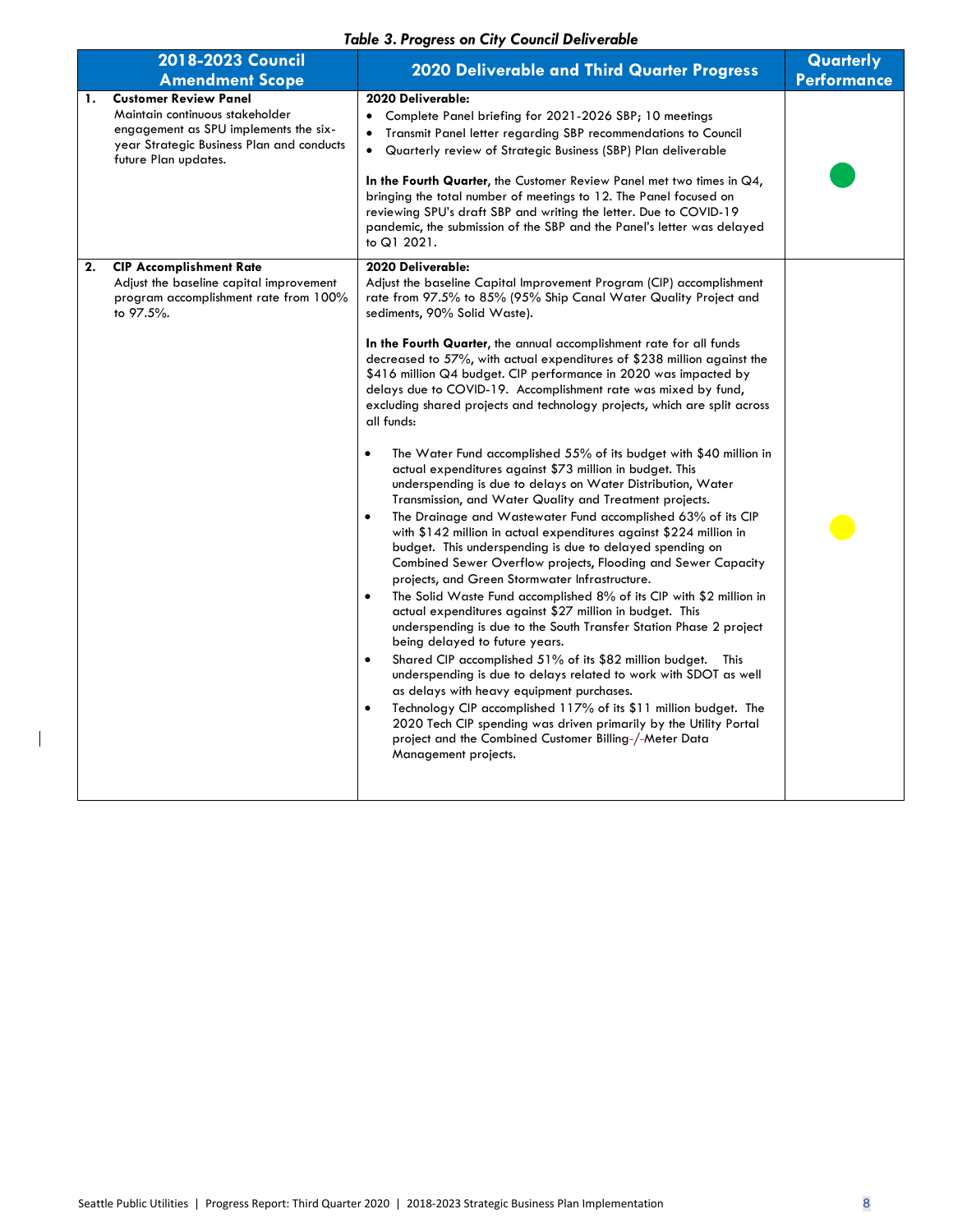#### *Table 4. Completed, Closed, Deferred Action Items and City Council Deliverable*

|    | 2018-2023 Action Item                                                                                                                                                                                                                                                                                                                                                                                                                                                                                                                                                                               | 2018 - 20 Action Items Deferred                                                                                                                                                       | Quarterly<br><b>Performance</b> |
|----|-----------------------------------------------------------------------------------------------------------------------------------------------------------------------------------------------------------------------------------------------------------------------------------------------------------------------------------------------------------------------------------------------------------------------------------------------------------------------------------------------------------------------------------------------------------------------------------------------------|---------------------------------------------------------------------------------------------------------------------------------------------------------------------------------------|---------------------------------|
| 1. | Diaper & Pet Waste Feasibility Study<br>Evaluate the feasibility of composting<br>diapers and pet waste.                                                                                                                                                                                                                                                                                                                                                                                                                                                                                            | The feasibility of composting diapers and pet waste will be addressed<br>as part of the next Solid Waste Comprehensive Plan. We will not be<br>reporting on this Action Item in 2020. |                                 |
|    | 2018-2023 Action Item                                                                                                                                                                                                                                                                                                                                                                                                                                                                                                                                                                               | 2018 - 19 Action Items Completed                                                                                                                                                      |                                 |
| 1. | <b>Security Monitoring</b><br>Add a dedicated security monitoring<br>center to provide SPU with real-time<br>monitoring of security video and add a<br>security position to respond to an<br>increasing number of incidents, improve<br>response time to alarms, and perform<br>more security checks.                                                                                                                                                                                                                                                                                               | This Action Item is complete with the security monitoring space fully<br>staffed by a security staff.                                                                                 |                                 |
|    | 2018-2023 Council Amendment<br><b>Scope</b>                                                                                                                                                                                                                                                                                                                                                                                                                                                                                                                                                         | 2018 - 19 Deliverable and<br><b>Completion Date</b>                                                                                                                                   | Quarterly<br><b>Performance</b> |
| 1. | <b>System Development Charges</b><br>Propose a set of recommendations to<br>establish new sewer and drainage system<br>development charges and change the<br>method of calculating the water<br>connection charge.                                                                                                                                                                                                                                                                                                                                                                                  | This deliverable was completed and closed in Q2 2020                                                                                                                                  |                                 |
| 2. | <b>Accountability &amp; Affordability</b><br>Prepare a strategic plan for affordability<br>and accountability.                                                                                                                                                                                                                                                                                                                                                                                                                                                                                      | This Council deliverable was completed and closed in Q2 2020.                                                                                                                         |                                 |
| 3. | <b>Risk &amp; Resiliency</b><br>Prepare a risk and resiliency management<br>assessment to identify and evaluate<br>potential impact and disruption to SPU's<br>business and investment strategies. The<br>assessment may include the following:<br>climate change; disaster preparedness;<br>economic growth and cost of living trends,<br>market trends for utility services, regional<br>and City investment priorities, and<br>workforce availability and capabilities.<br>Submit a status report on the assessment<br>by August 1, 2018. Submit the final draft<br>to Council by June 30, 2020. | This Council deliverable was completed and closed in Q2 2020.                                                                                                                         |                                 |
| 4. | <b>Efficiency Report</b><br>Conduct a thorough review of utility<br>business practices identifying changes in<br>operation and project delivery processes<br>that result in at least 0.1 percentage point<br>decrease to the 5.2 percent combined<br>average annual rate increase.                                                                                                                                                                                                                                                                                                                  | This Council deliverable was completed and closed in Q2 2020.                                                                                                                         |                                 |
| 5. | <b>Water Tap Fees</b><br>Adjust water tap fees to reflect current<br>costs of service. Updated fees shall be<br>implemented by SPU via Director's Rule<br>no later than April 1, 2018.                                                                                                                                                                                                                                                                                                                                                                                                              | This Council deliverable was completed and closed in Q3 2018. The<br>Director's rule went into effect on October 1, 2018.                                                             |                                 |
| 6. | <b>Water Connection Charges</b><br>Update the water connection charge to<br>ensure that SPU is charging the<br>appropriate amount related to connecting<br>to the water system and consistent with the<br>SMC. Updated charges shall be<br>implemented by SPU via Director's Rule no<br>later than April 1, 2018.                                                                                                                                                                                                                                                                                   | This Council deliverable was completed and closed in Q3 2018. The<br>Director's rule went into effect on October 1, 2018.                                                             |                                 |

 $\begin{array}{c} \hline \end{array}$